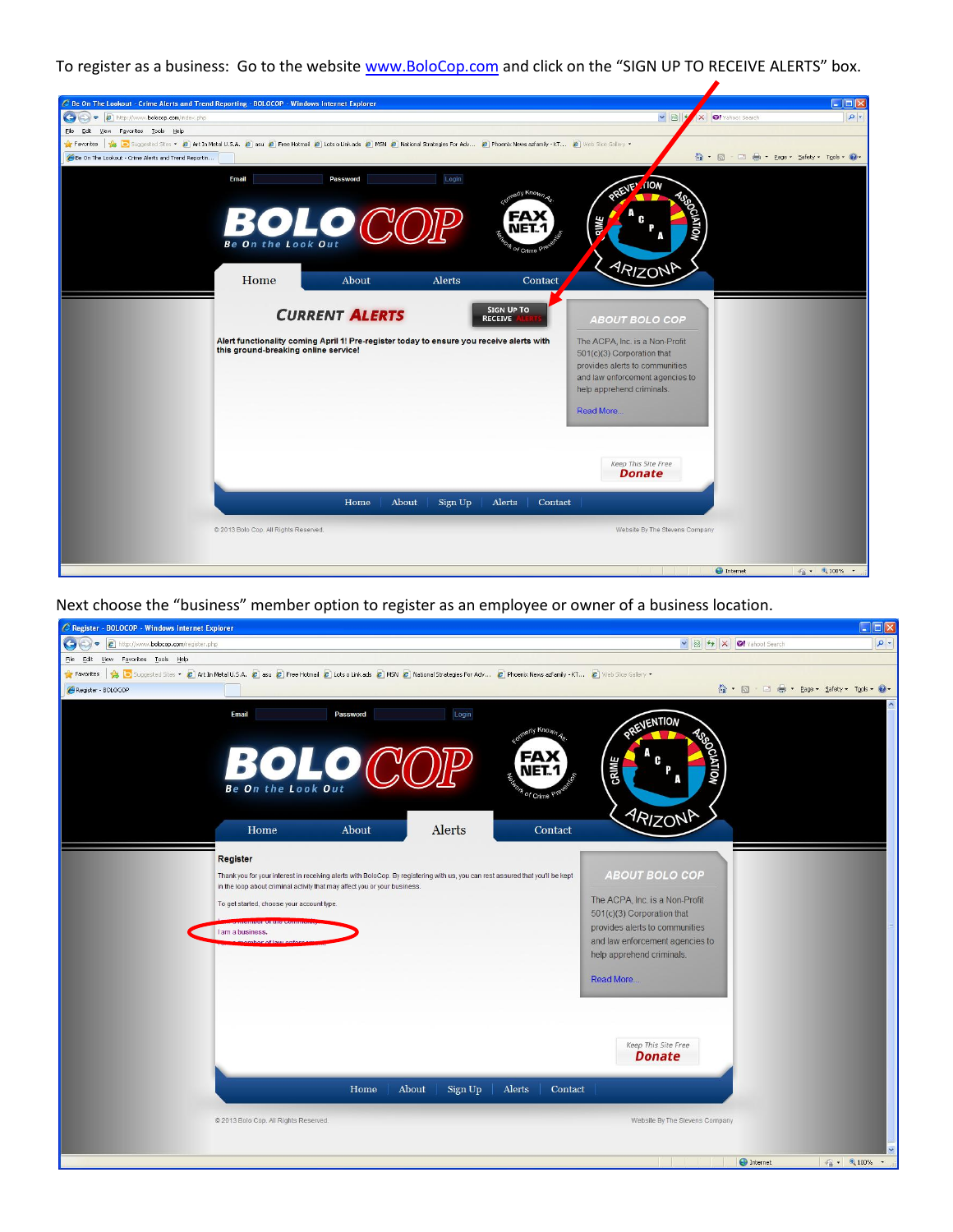Next, fill-in the information including setting up a log-in and password. Since the system is fully automated, the alerts are sent based on the information you provide. Your log-in and password allow you to make any changes.

| C Register - BOLOCOP - Windows Internet Explorer                                                                                                                                                     |                                                                                                                                   | $\square$ $\square$                         |
|------------------------------------------------------------------------------------------------------------------------------------------------------------------------------------------------------|-----------------------------------------------------------------------------------------------------------------------------------|---------------------------------------------|
|                                                                                                                                                                                                      | $\triangleright$ $\bigcirc$ $\bigcirc$ $\bigcirc$ $\bigcirc$ $\bigcirc$ $\bigcirc$ $\bigcirc$ $\bigcirc$ $\bigcirc$ Yahoo! Search | $  \bullet  $                               |
| File Edit View Favorites Tools Help                                                                                                                                                                  |                                                                                                                                   |                                             |
| Favorites safamily - KT 2 Web Sluggested Sites + 2 Art In Metal U.S.A. 2 asu 2 Free Hotmail 2 Lots o Link ads 2 MSN 2 National Strategies For Adv 2 Phoenix News azfamily - KT 2 Web Slice Gallery + |                                                                                                                                   |                                             |
| Register - BOLOCOP                                                                                                                                                                                   | <sup>合</sup> 同 □ 曲 · Page · Safety · Tools · ◎                                                                                    |                                             |
|                                                                                                                                                                                                      |                                                                                                                                   |                                             |
| <b>Register for Alerts</b>                                                                                                                                                                           |                                                                                                                                   |                                             |
| * Required Fields                                                                                                                                                                                    | <b>ABOUT BOLO COP</b>                                                                                                             |                                             |
|                                                                                                                                                                                                      |                                                                                                                                   |                                             |
| User Information                                                                                                                                                                                     | The ACPA, Inc. is a Non-Profit                                                                                                    |                                             |
| <b>Email Address *</b>                                                                                                                                                                               | 501(c)(3) Corporation that                                                                                                        |                                             |
| Password*                                                                                                                                                                                            | provides alerts to communities<br>and law enforcement agencies to                                                                 |                                             |
| Password (again) *                                                                                                                                                                                   | help apprehend criminals.                                                                                                         |                                             |
|                                                                                                                                                                                                      |                                                                                                                                   |                                             |
| Address*                                                                                                                                                                                             | Read More                                                                                                                         |                                             |
|                                                                                                                                                                                                      |                                                                                                                                   |                                             |
|                                                                                                                                                                                                      |                                                                                                                                   |                                             |
| City *                                                                                                                                                                                               |                                                                                                                                   |                                             |
| $\checkmark$<br>Arizona<br>State *                                                                                                                                                                   |                                                                                                                                   |                                             |
| $ZIP*$                                                                                                                                                                                               |                                                                                                                                   |                                             |
|                                                                                                                                                                                                      |                                                                                                                                   |                                             |
|                                                                                                                                                                                                      |                                                                                                                                   |                                             |
|                                                                                                                                                                                                      |                                                                                                                                   |                                             |
|                                                                                                                                                                                                      |                                                                                                                                   |                                             |
| Contact Information                                                                                                                                                                                  |                                                                                                                                   |                                             |
| <b>Business Phone#</b>                                                                                                                                                                               |                                                                                                                                   |                                             |
| Mobile #                                                                                                                                                                                             |                                                                                                                                   |                                             |
| Fax #                                                                                                                                                                                                |                                                                                                                                   |                                             |
|                                                                                                                                                                                                      |                                                                                                                                   |                                             |
|                                                                                                                                                                                                      |                                                                                                                                   |                                             |
|                                                                                                                                                                                                      |                                                                                                                                   |                                             |
| <b>Business Information</b>                                                                                                                                                                          |                                                                                                                                   |                                             |
| <b>Business Name*</b>                                                                                                                                                                                |                                                                                                                                   |                                             |
| Your First Name *                                                                                                                                                                                    |                                                                                                                                   |                                             |
| Your Last Name*                                                                                                                                                                                      |                                                                                                                                   |                                             |
| Done                                                                                                                                                                                                 | <b>O</b> Internet<br><u> - Jean-Jean-Jean-Jea</u>                                                                                 | $\frac{1}{\sqrt{2}}$ = $\frac{1}{2}$ 100% = |

Finally, the Alert Preferences area of the form requires you to designate what Alerts you want to receive as well as what type of business you are employed and/or own based on the U.S. Census Bureau' s **North American Industry Classification System** (NAICS) code. To receive a wider range of Alerts, you can check all boxes and include more than 1 NAICS code.

| C Register - BOLOCOP - Windows Internet Explorer                                                                                                                                                                                                                                                                                                                                                                                               | $\Box$ o $\boxtimes$                                                                         |
|------------------------------------------------------------------------------------------------------------------------------------------------------------------------------------------------------------------------------------------------------------------------------------------------------------------------------------------------------------------------------------------------------------------------------------------------|----------------------------------------------------------------------------------------------|
| $\bullet$<br>http://www.bolocop.com/re<br>2.php?t=2<br>٠                                                                                                                                                                                                                                                                                                                                                                                       | $  \mathbf{Q}  $<br>$\vee$ $\bigotimes$ $\bigotimes$ $\bigotimes$ $\bigotimes$ Yahoo! Search |
| File<br>Edit View Favorites Tools Help                                                                                                                                                                                                                                                                                                                                                                                                         |                                                                                              |
| ☆ Favorites   ☆ D Suggested Sites ● 2 Art In Netal U.S.A. 2 asu 2 Free Hotmail 2 Lots o Link ads 2 MSN 2 National Strategies For Adv 2 Phoenix News azfamily - KT 2 Web Sitce Gallery =                                                                                                                                                                                                                                                        |                                                                                              |
| Register - BOLOCOP                                                                                                                                                                                                                                                                                                                                                                                                                             | ☆ 同 □ ● · Page · Safety · Tools · ② ·                                                        |
| $\checkmark$<br>Arizona<br>Sta<br>ZIP                                                                                                                                                                                                                                                                                                                                                                                                          |                                                                                              |
| Alert Preferen<br>es<br>These alerts need to come to me by (choose one):<br>Additional charges manapply for alerts sent by fax<br><b>OEmail</b><br><b>Ofacsimile Transmission</b><br>Send me alerts when they are Treeted to the following (Businesses MUST sign up using NAICS code):<br>Note: NAICS is a standardized numeric system for classifying businesses into different industries. For a<br>current list of NAICS codes, click here. |                                                                                              |
| NAICS Code(s) Required - Separate with commas<br>$\checkmark$<br>My ZIP Code<br>(For a ZIP code lookup utility, click here)<br>My City<br>My State<br>Register                                                                                                                                                                                                                                                                                 |                                                                                              |
| Home<br>About<br>Sign Up<br>Alerts<br>Contact<br>@ 2013 Bolo Cop. All Rights Reserved.                                                                                                                                                                                                                                                                                                                                                         | Keep This Site Free<br><b>Donate</b><br>Website By The Stevens Company                       |
| Done                                                                                                                                                                                                                                                                                                                                                                                                                                           | <u> La Carlo de Carlo de la Ca</u><br><b>O</b> Internet<br>$\frac{1}{2}$ - 2,100% -          |